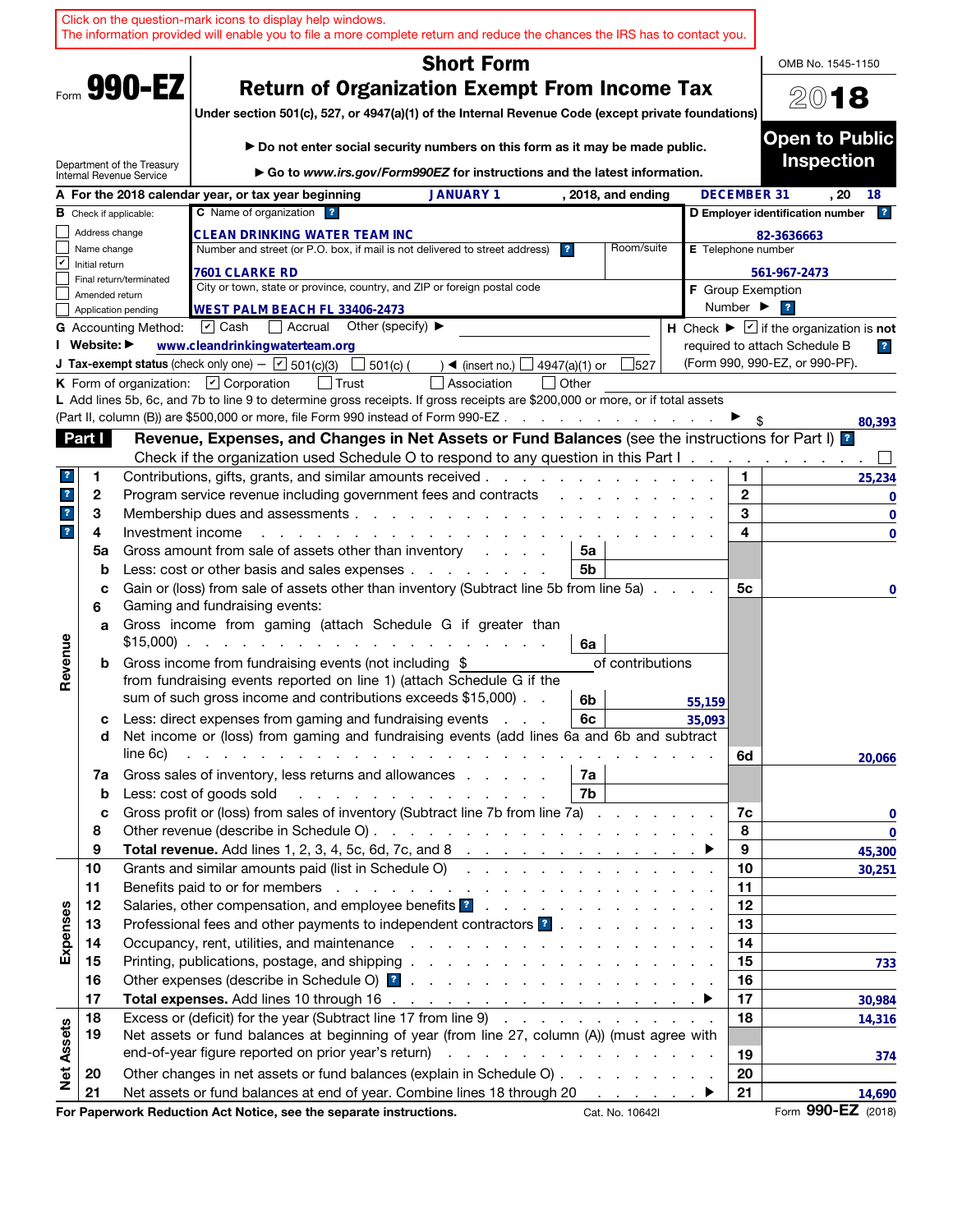| Part II<br>22<br>23 | <b>Balance Sheets</b> (see the instructions for Part II)                                                                                                                                                                                                                                          |                                                                                                                 |                                                                                                                |                                                                                                                          |          | Page 2                      |
|---------------------|---------------------------------------------------------------------------------------------------------------------------------------------------------------------------------------------------------------------------------------------------------------------------------------------------|-----------------------------------------------------------------------------------------------------------------|----------------------------------------------------------------------------------------------------------------|--------------------------------------------------------------------------------------------------------------------------|----------|-----------------------------|
|                     |                                                                                                                                                                                                                                                                                                   |                                                                                                                 |                                                                                                                |                                                                                                                          |          |                             |
|                     | Check if the organization used Schedule O to respond to any question in this Part II                                                                                                                                                                                                              |                                                                                                                 |                                                                                                                |                                                                                                                          |          |                             |
|                     |                                                                                                                                                                                                                                                                                                   |                                                                                                                 |                                                                                                                | (A) Beginning of year                                                                                                    |          | (B) End of year             |
|                     | Cash, savings, and investments                                                                                                                                                                                                                                                                    |                                                                                                                 |                                                                                                                | 374 22                                                                                                                   |          | 14,690                      |
|                     | Land and buildings                                                                                                                                                                                                                                                                                |                                                                                                                 |                                                                                                                |                                                                                                                          | 23       |                             |
| 24                  | Other assets (describe in Schedule O)                                                                                                                                                                                                                                                             |                                                                                                                 |                                                                                                                |                                                                                                                          | 24       |                             |
| 25                  | Total assets                                                                                                                                                                                                                                                                                      |                                                                                                                 |                                                                                                                | 374 25                                                                                                                   |          | 14,690                      |
| 26                  | Total liabilities (describe in Schedule O)                                                                                                                                                                                                                                                        | the contract of the contract of the contract of the contract of the contract of the contract of the contract of |                                                                                                                |                                                                                                                          | 26       |                             |
| 27                  | Net assets or fund balances (line 27 of column (B) must agree with line 21)                                                                                                                                                                                                                       |                                                                                                                 |                                                                                                                | 374 27                                                                                                                   |          | 14,690                      |
| Part III.           | Statement of Program Service Accomplishments (see the instructions for Part III)                                                                                                                                                                                                                  |                                                                                                                 |                                                                                                                |                                                                                                                          |          |                             |
|                     | Check if the organization used Schedule O to respond to any question in this Part III                                                                                                                                                                                                             |                                                                                                                 |                                                                                                                |                                                                                                                          |          | <b>Expenses</b>             |
|                     | What is the organization's primary exempt purpose? Help communities lacking access to clean drinking water                                                                                                                                                                                        |                                                                                                                 |                                                                                                                |                                                                                                                          |          | (Required for section       |
|                     |                                                                                                                                                                                                                                                                                                   |                                                                                                                 |                                                                                                                |                                                                                                                          |          | $501(c)(3)$ and $501(c)(4)$ |
|                     | Describe the organization's program service accomplishments for each of its three largest program services,<br>as measured by expenses. In a clear and concise manner, describe the services provided, the number of<br>persons benefited, and other relevant information for each program title. |                                                                                                                 |                                                                                                                |                                                                                                                          | others.) | organizations; optional for |
| 28                  | Installed (7) water purification systems in Cuba serving 700+ people.                                                                                                                                                                                                                             |                                                                                                                 |                                                                                                                |                                                                                                                          |          |                             |
|                     | February 2018 team of 11, May 2018 team of 4.                                                                                                                                                                                                                                                     |                                                                                                                 |                                                                                                                |                                                                                                                          |          |                             |
| $\mathbf{R}$        | (Grants \$                                                                                                                                                                                                                                                                                        | ) If this amount includes foreign grants, check here                                                            |                                                                                                                |                                                                                                                          | 28a      | 8.903                       |
| 29                  |                                                                                                                                                                                                                                                                                                   |                                                                                                                 |                                                                                                                |                                                                                                                          |          |                             |
|                     | July 2018 team of 2.                                                                                                                                                                                                                                                                              |                                                                                                                 |                                                                                                                |                                                                                                                          |          |                             |
|                     | (Grants \$                                                                                                                                                                                                                                                                                        | ) If this amount includes foreign grants, check here                                                            |                                                                                                                |                                                                                                                          | 29a      | 439                         |
| 30                  | Funded installation of (5) drinking water systems serving 1,500 people in Nepal.                                                                                                                                                                                                                  |                                                                                                                 |                                                                                                                |                                                                                                                          |          |                             |
|                     | Distributed (30) drinking water filters.                                                                                                                                                                                                                                                          |                                                                                                                 |                                                                                                                |                                                                                                                          |          |                             |
|                     | Kabilash, Kabilash school, Korthok, Aapchour, Dokre Bari villages.                                                                                                                                                                                                                                |                                                                                                                 |                                                                                                                |                                                                                                                          |          |                             |
|                     | (Grants \$                                                                                                                                                                                                                                                                                        | ) If this amount includes foreign grants, check here                                                            |                                                                                                                |                                                                                                                          | 30a      | 20,908                      |
|                     | 31 Other program services (describe in Schedule O)                                                                                                                                                                                                                                                |                                                                                                                 | de la característica de la característica de la característica de la característica de la característica de la |                                                                                                                          |          |                             |
|                     | (Grants \$                                                                                                                                                                                                                                                                                        | ) If this amount includes foreign grants, check here                                                            |                                                                                                                |                                                                                                                          | 31a      |                             |
|                     | 32 Total program service expenses (add lines 28a through 31a)                                                                                                                                                                                                                                     |                                                                                                                 |                                                                                                                |                                                                                                                          | 32       | 30,250                      |
| Part IV             | List of Officers, Directors, Trustees, and Key Employees (list each one even if not compensated-see the instructions for Part IV)                                                                                                                                                                 |                                                                                                                 |                                                                                                                |                                                                                                                          |          |                             |
|                     | Check if the organization used Schedule O to respond to any question in this Part IV                                                                                                                                                                                                              |                                                                                                                 |                                                                                                                |                                                                                                                          |          |                             |
|                     | (a) Name and title<br>$\mathbf{r}$                                                                                                                                                                                                                                                                | (b) Average<br>hours per week<br>devoted to position                                                            | (c) Reportable ?<br>compensation<br>(Forms W-2/1099-MISC)<br>(if not paid, enter -0-)                          | (d) Health benefits,<br>contributions to employee (e) Estimated amount of<br>benefit plans, and<br>deferred compensation |          | other compensation          |
|                     | <b>RICHARD MIESSAU II</b>                                                                                                                                                                                                                                                                         |                                                                                                                 |                                                                                                                |                                                                                                                          |          |                             |
| <b>PRESIDENT</b>    |                                                                                                                                                                                                                                                                                                   | 8                                                                                                               | 0                                                                                                              |                                                                                                                          | 0        | 0                           |
|                     | <b>ROBERT T BROWN III</b>                                                                                                                                                                                                                                                                         |                                                                                                                 |                                                                                                                |                                                                                                                          |          |                             |
|                     | <b>VICE PRESIDENT</b>                                                                                                                                                                                                                                                                             | 3                                                                                                               | 0                                                                                                              |                                                                                                                          | 0        | 0                           |
|                     | <b>MADHAV PANDEY</b>                                                                                                                                                                                                                                                                              |                                                                                                                 |                                                                                                                |                                                                                                                          |          |                             |
|                     | <b>VICE PRESIDENT</b>                                                                                                                                                                                                                                                                             | 3                                                                                                               | 0                                                                                                              |                                                                                                                          | 0        | 0                           |
|                     | <b>JEFFERY NEEDLE</b>                                                                                                                                                                                                                                                                             |                                                                                                                 |                                                                                                                |                                                                                                                          |          |                             |
|                     | <b>LEAD ENGINEER</b>                                                                                                                                                                                                                                                                              | 1                                                                                                               | 0                                                                                                              |                                                                                                                          | 0        | 0                           |
|                     | <b>CORDELLA MIESSAU</b>                                                                                                                                                                                                                                                                           |                                                                                                                 |                                                                                                                |                                                                                                                          |          |                             |
|                     | <b>LEAD GEOGRAPHER</b>                                                                                                                                                                                                                                                                            | 1                                                                                                               | 0                                                                                                              |                                                                                                                          | 0        | 0                           |
|                     |                                                                                                                                                                                                                                                                                                   |                                                                                                                 |                                                                                                                |                                                                                                                          |          |                             |
|                     |                                                                                                                                                                                                                                                                                                   |                                                                                                                 |                                                                                                                |                                                                                                                          |          |                             |
|                     |                                                                                                                                                                                                                                                                                                   |                                                                                                                 |                                                                                                                |                                                                                                                          |          |                             |
|                     |                                                                                                                                                                                                                                                                                                   |                                                                                                                 |                                                                                                                |                                                                                                                          |          |                             |
|                     |                                                                                                                                                                                                                                                                                                   |                                                                                                                 |                                                                                                                |                                                                                                                          |          |                             |
|                     |                                                                                                                                                                                                                                                                                                   |                                                                                                                 |                                                                                                                |                                                                                                                          |          |                             |
|                     |                                                                                                                                                                                                                                                                                                   |                                                                                                                 |                                                                                                                |                                                                                                                          |          |                             |
|                     |                                                                                                                                                                                                                                                                                                   |                                                                                                                 |                                                                                                                |                                                                                                                          |          |                             |
|                     |                                                                                                                                                                                                                                                                                                   |                                                                                                                 |                                                                                                                |                                                                                                                          |          |                             |
|                     |                                                                                                                                                                                                                                                                                                   |                                                                                                                 |                                                                                                                |                                                                                                                          |          |                             |
|                     |                                                                                                                                                                                                                                                                                                   |                                                                                                                 |                                                                                                                |                                                                                                                          |          |                             |
|                     |                                                                                                                                                                                                                                                                                                   |                                                                                                                 |                                                                                                                |                                                                                                                          |          |                             |
|                     |                                                                                                                                                                                                                                                                                                   |                                                                                                                 |                                                                                                                |                                                                                                                          |          |                             |
|                     |                                                                                                                                                                                                                                                                                                   |                                                                                                                 |                                                                                                                |                                                                                                                          |          |                             |
|                     |                                                                                                                                                                                                                                                                                                   |                                                                                                                 |                                                                                                                |                                                                                                                          |          |                             |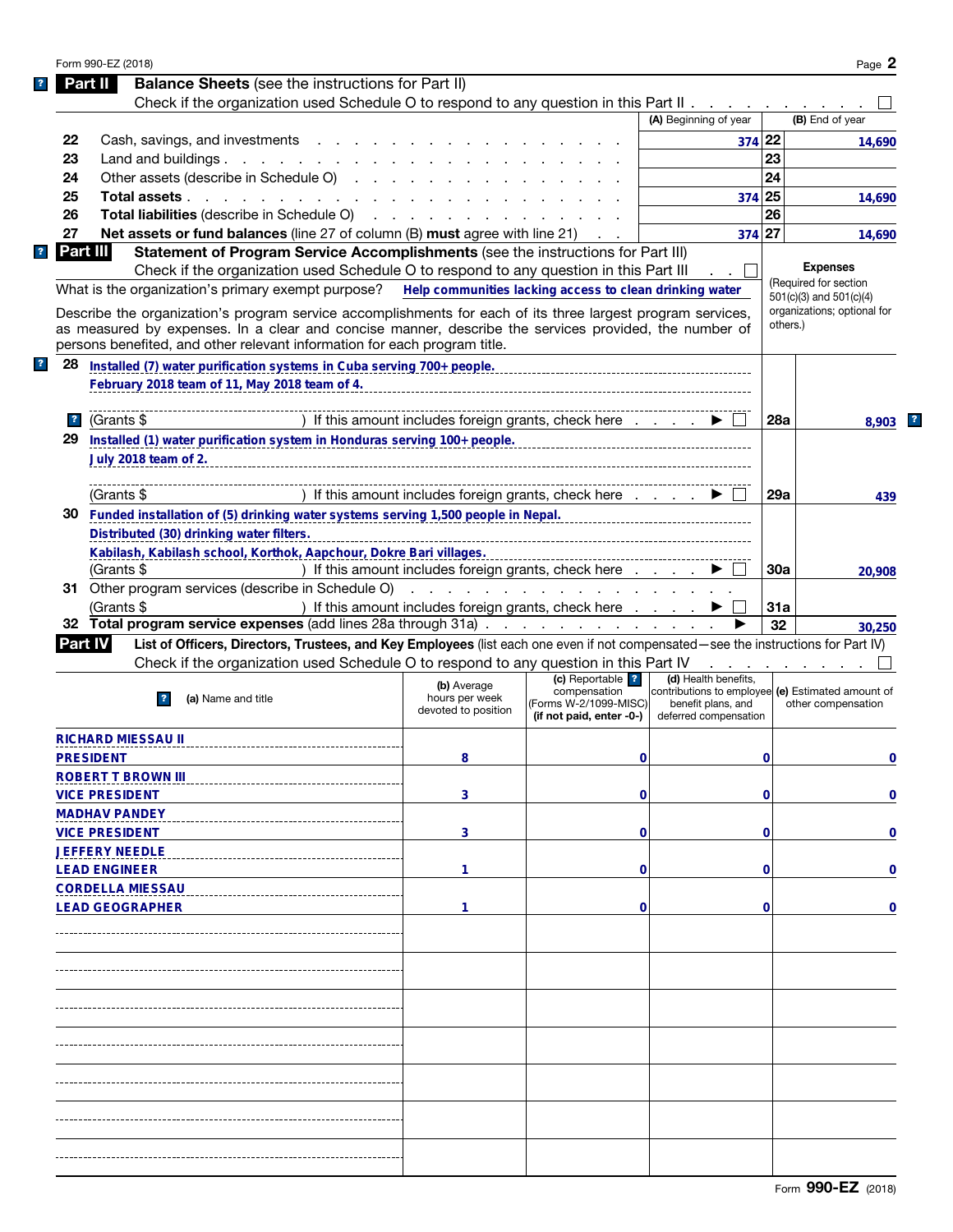|               | Form 990-EZ (2018)                                                                                                                                                                                                                                                                                                                                                                                                                                                                        |                 |          | Page 3             |
|---------------|-------------------------------------------------------------------------------------------------------------------------------------------------------------------------------------------------------------------------------------------------------------------------------------------------------------------------------------------------------------------------------------------------------------------------------------------------------------------------------------------|-----------------|----------|--------------------|
| <b>Part V</b> | Other Information (Note the Schedule A and personal benefit contract statement requirements in the<br>instructions for Part V.) Check if the organization used Schedule O to respond to any question in this Part V                                                                                                                                                                                                                                                                       |                 |          |                    |
|               |                                                                                                                                                                                                                                                                                                                                                                                                                                                                                           |                 | Yes      | <b>No</b>          |
| 33            | Did the organization engage in any significant activity not previously reported to the IRS? If "Yes," provide a                                                                                                                                                                                                                                                                                                                                                                           | 33              |          |                    |
| 34            | Were any significant changes made to the organizing or governing documents? If "Yes," attach a conformed<br>copy of the amended documents if they reflect a change to the organization's name. Otherwise, explain the<br>change on Schedule O. See instructions<br>and a strain and a strain and                                                                                                                                                                                          | 34              |          | V                  |
| 35а           | Did the organization have unrelated business gross income of \$1,000 or more during the year from business<br>activities (such as those reported on lines 2, 6a, and 7a, among others)?                                                                                                                                                                                                                                                                                                   | 35a             |          |                    |
| b<br>C        | If "Yes" to line 35a, has the organization filed a Form 990-T for the year? If "No," provide an explanation in Schedule O<br>Was the organization a section 501(c)(4), 501(c)(5), or 501(c)(6) organization subject to section 6033(e) notice,                                                                                                                                                                                                                                            | 35b             |          |                    |
| 36            | reporting, and proxy tax requirements during the year? If "Yes," complete Schedule C, Part III<br>Did the organization undergo a liquidation, dissolution, termination, or significant disposition of net assets                                                                                                                                                                                                                                                                          | 35c             |          | V                  |
| 37a           | during the year? If "Yes," complete applicable parts of Schedule N<br>Enter amount of political expenditures, direct or indirect, as described in the instructions $\blacktriangleright$   37a                                                                                                                                                                                                                                                                                            | 36              |          | V                  |
| b<br>38a      | Did the organization borrow from, or make any loans to, any officer, director, trustee, or key employee or were                                                                                                                                                                                                                                                                                                                                                                           | 37b             |          | V                  |
| b             | any such loans made in a prior year and still outstanding at the end of the tax year covered by this return?<br>If "Yes," complete Schedule L, Part II and enter the total amount involved<br>38b<br>and the control of                                                                                                                                                                                                                                                                   | 38a             |          | $\checkmark$       |
| 39<br>а       | Section 501(c)(7) organizations. Enter:<br>Initiation fees and capital contributions included on line 9<br>39a                                                                                                                                                                                                                                                                                                                                                                            |                 |          |                    |
| b             | Gross receipts, included on line 9, for public use of club facilities<br>39 <sub>b</sub><br>and a state of the state of the                                                                                                                                                                                                                                                                                                                                                               |                 |          |                    |
| 40a           | Section 501(c)(3) organizations. Enter amount of tax imposed on the organization during the year under:<br>section 4911 ▶<br>$0$ ; section 4912<br>$0$ ; section 4955<br>0                                                                                                                                                                                                                                                                                                                |                 |          |                    |
| b             | Section 501(c)(3), 501(c)(4), and 501(c)(29) organizations. Did the organization engage in any section 4958<br>excess benefit transaction during the year, or did it engage in an excess benefit transaction in a prior year<br>that has not been reported on any of its prior Forms 990 or 990-EZ? If "Yes," complete Schedule L, Part I                                                                                                                                                 | 40b             |          |                    |
| c<br>d        | Section 501(c)(3), 501(c)(4), and 501(c)(29) organizations. Enter amount of tax imposed<br>on organization managers or disqualified persons during the year under sections 4912,<br>4955, and 4958.<br>the contract of the contract of the<br>0<br>Section 501(c)(3), 501(c)(4), and 501(c)(29) organizations. Enter amount of tax on line                                                                                                                                                |                 |          |                    |
| е             | 0<br>All organizations. At any time during the tax year, was the organization a party to a prohibited tax shelter                                                                                                                                                                                                                                                                                                                                                                         |                 |          |                    |
| 41            | List the states with which a copy of this return is filed $\blacktriangleright$ FLORIDA                                                                                                                                                                                                                                                                                                                                                                                                   | 40e             |          |                    |
|               | 42a The organization's books are in care of ► RICHARD MIESSAU<br>Telephone no. $\blacktriangleright$                                                                                                                                                                                                                                                                                                                                                                                      | 561-967-2473    |          |                    |
|               | Located at ▶ 7601 CLARKE RD WEST PALM BEACH FL<br>$ZIP + 4$                                                                                                                                                                                                                                                                                                                                                                                                                               | 33406-2473      |          |                    |
| b             | $\frac{1}{2}P + 4$ $\frac{1}{2}P + 4$ $\frac{1}{2}P + 4$ $\frac{1}{2}P + 4$ $\frac{1}{2}P + 4$ $\frac{1}{2}P + 4$ $\frac{1}{2}P + 4$ $\frac{1}{2}P + 4$ $\frac{1}{2}P + 4$ $\frac{1}{2}P + 4$ $\frac{1}{2}P + 4$ $\frac{1}{2}P + 4$ $\frac{1}{2}P + 4$ $\frac{1}{2}P + 4$ $\frac{1}{2}P + 4$ $\frac{1}{2}P + $<br>a financial account in a foreign country (such as a bank account, securities account, or other financial account)?<br>If "Yes," enter the name of the foreign country ▶ | 42 <sub>b</sub> | Yes   No | $\boldsymbol{\nu}$ |
|               | See the instructions for exceptions and filing requirements for FinCEN Form 114, Report of Foreign Bank and<br>Financial Accounts (FBAR).                                                                                                                                                                                                                                                                                                                                                 |                 |          |                    |
| C             | At any time during the calendar year, did the organization maintain an office outside the United States?<br>If "Yes," enter the name of the foreign country ▶                                                                                                                                                                                                                                                                                                                             | 42c             |          | V                  |
| 43            | Section 4947(a)(1) nonexempt charitable trusts filing Form 990-EZ in lieu of Form 1041-Check here<br>43                                                                                                                                                                                                                                                                                                                                                                                   |                 |          |                    |
| 44а           | Did the organization maintain any donor advised funds during the year? If "Yes," Form 990 must be                                                                                                                                                                                                                                                                                                                                                                                         |                 | Yes      | No                 |
| b             | Did the organization operate one or more hospital facilities during the year? If "Yes," Form 990 must be                                                                                                                                                                                                                                                                                                                                                                                  | 44a             |          | V                  |
|               | completed instead of Form 990-EZ<br>the contract of the contract of the contract of the contract of the contract of                                                                                                                                                                                                                                                                                                                                                                       | 44b             |          |                    |
| C<br>d        | Did the organization receive any payments for indoor tanning services during the year?<br>If "Yes" to line 44c, has the organization filed a Form 720 to report these payments? If "No," provide an<br>explanation in Schedule O response to the contract of the contract of the contract of the contract of the contract of the contract of the contract of the contract of the contract of the contract of the contract of the cont                                                     | 44c             |          | V                  |
| 45а           | Did the organization have a controlled entity within the meaning of section 512(b)(13)?                                                                                                                                                                                                                                                                                                                                                                                                   | 44d<br>45a      |          | ✔                  |
| b             | Did the organization receive any payment from or engage in any transaction with a controlled entity within the<br>meaning of section 512(b)(13)? If "Yes," Form 990 and Schedule R may need to be completed instead of                                                                                                                                                                                                                                                                    |                 |          |                    |
|               |                                                                                                                                                                                                                                                                                                                                                                                                                                                                                           | 45b             |          | V                  |